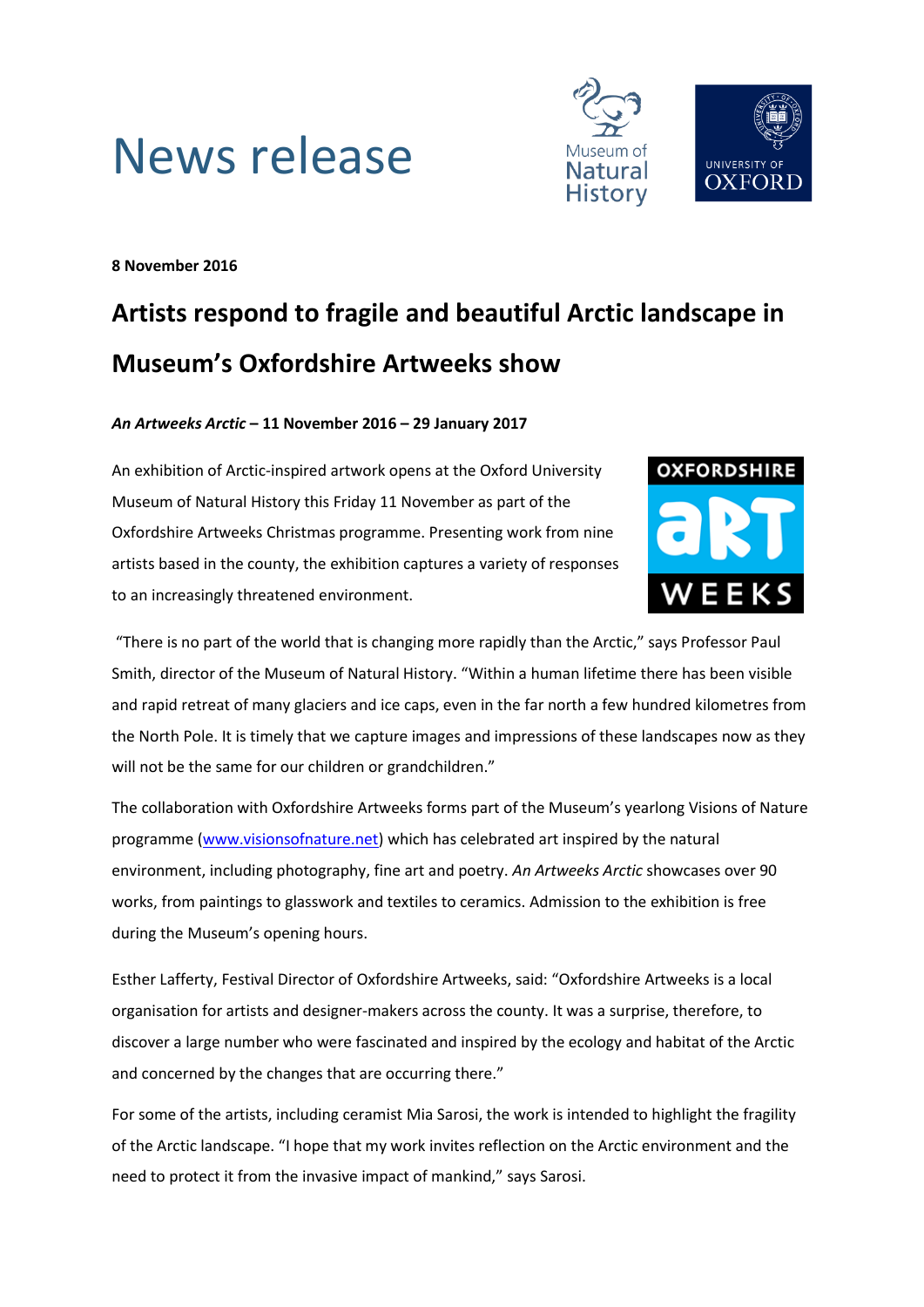

## **For further information and images:**

Ellena Smith Interpretation officer Museum of Natual History [ellena.smith@oum.ox.ac.uk](mailto:ellena.smith@oum.ox.ac.uk) 01865 282 537

#### **Notes to editors**

### **About the Museum of Natural History**

Founded in 1860 as the centre for scientific study at the University of Oxford, the Museum of Natural History now holds the University's internationally significant collections of entomological, geological and zoological specimens. Housed in a stunning Pre-Raphaelite-inspired example of neo-Gothic architecture, the Museum's growing collections underpin a broad programme of natural environment research, teaching and public engagement.

In 2015, the Museum was a **Finalist in the Art Fund Prize for Museum of the Year**. In 2016, it won the top accolade, Best of the Best, in the **Museums + Heritage Awards**.

[www.oum.ox.ac.uk](http://www.oum.ox.ac.uk/)

[www.morethanadodo.com](http://www.morethanadodo.com/)

#### **About Oxfordshire Artweeks**

The Oxfordshire Artweeks festival presents a wide variety of media: painting, photography, textiles, sculpture, ceramics, furniture, glass, mosaics, jewellery, and more. *Artweeks* is run by a board of voluntary directors,